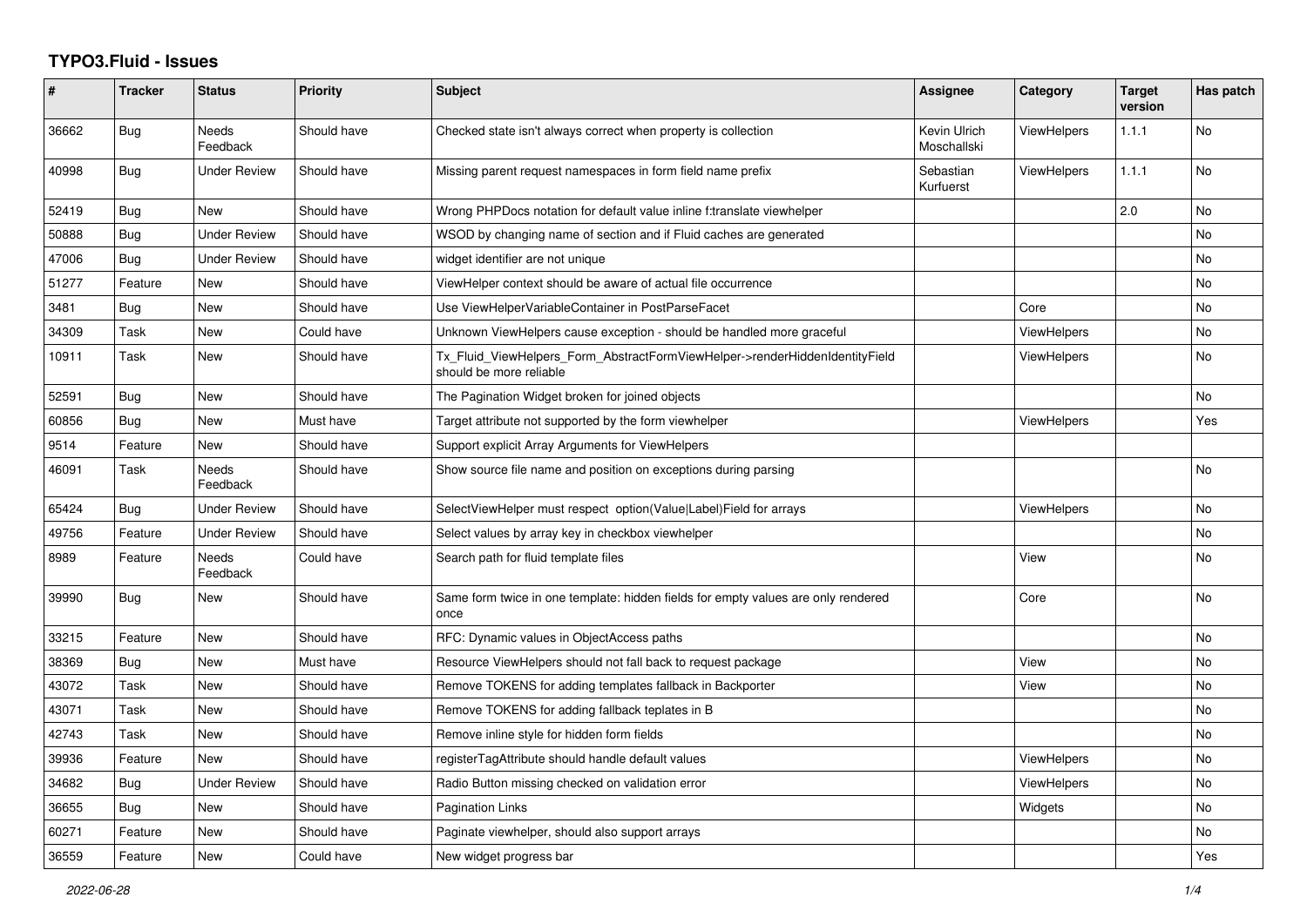| ∦     | <b>Tracker</b> | <b>Status</b>       | <b>Priority</b>      | <b>Subject</b>                                                                                       | <b>Assignee</b> | Category    | <b>Target</b><br>version | Has patch |
|-------|----------------|---------------------|----------------------|------------------------------------------------------------------------------------------------------|-----------------|-------------|--------------------------|-----------|
| 40064 | Bug            | New                 | Must have            | Multiselect is not getting persisted                                                                 |                 | ViewHelpers |                          | No        |
| 42397 | Feature        | New                 | Should have          | Missing viewhelper for general links                                                                 |                 |             |                          | No        |
| 28549 | Bug            | New                 | Should have          | make widgets cacheable, i.e. not implement childnodeaccess interface                                 |                 |             |                          | No        |
| 30555 | Feature        | <b>New</b>          | Could have           | Make TagBuilder more extensible                                                                      |                 | Core        |                          | No        |
| 26658 | Task           | New                 | Won't have this time | Make Form ViewHelpers consistent                                                                     |                 | ViewHelpers |                          | No        |
| 27607 | Bug            | New                 | Must have            | Make Fluid comparisons work when first element is STRING, second is NULL.                            |                 | Core        |                          | No        |
| 51100 | Feature        | New                 | Must have            | Links with absolute URI should have the option of URI Scheme                                         |                 | ViewHelpers |                          | No        |
| 57885 | Bug            | New                 | Must have            | Inputs are cleared from a second form if the first form produced a vallidation error                 |                 |             |                          | No        |
| 56237 | Task           | New                 | Should have          | in-line (Condition) View Helpers should not evaluate on parsing                                      |                 |             |                          | No        |
| 28553 | Bug            | New                 | Should have          | improve XHProf test setup                                                                            |                 |             |                          | No        |
| 4704  | Feature        | <b>New</b>          | Should have          | Improve parsing exception messages                                                                   |                 | Core        |                          |           |
| 32035 | Task           | New                 | Should have          | Improve fluid error messages                                                                         |                 | Core        |                          | Yes       |
| 45394 | Task           | New                 | Should have          | Forwardport Unit test for standalone view                                                            |                 | View        |                          | No.       |
| 5636  | Task           | <b>Under Review</b> | Must have            | Form_RadioViewHelper and CheckBoxViewHelper miss check for existing object<br>before it is accessed. |                 |             |                          | No        |
| 47669 | Task           | New                 | Should have          | FormViewHelper does not define the default request method                                            |                 |             |                          | No        |
| 58983 | Bug            | New                 | Should have          | format.date does not respect linebreaks and throws exception                                         |                 |             |                          | No        |
| 8648  | Bug            | New                 | Should have          | format.crop ViewHelper should support all features of the crop stdWrap function                      |                 | ViewHelpers |                          | No        |
| 49038 | Bug            | <b>New</b>          | Must have            | form.select does not select the first item if prependOptionValue is used                             |                 |             |                          | No        |
| 10472 | Feature        | New                 | Could have           | Fluid Standalone distribution                                                                        |                 | Core        |                          | No        |
| 37619 | Bug            | New                 | Should have          | Fatal Error when using variable in name attribute of Section ViewHelper                              |                 | ViewHelpers |                          | No        |
| 31955 | Feature        | New                 | Should have          | f:uri.widget                                                                                         |                 | Widgets     |                          | No        |
| 58921 | Bug            | New                 | Should have          | f:form.* VHs crash if NOT inside f:form but followed by f:form                                       |                 |             |                          | No        |
| 49600 | Bug            | <b>New</b>          | Should have          | f:form tag shown as a HTML on frontend                                                               |                 | ViewHelpers |                          | No        |
| 45153 | Feature        | New                 | Should have          | f:be.menus.actionMenuItem - Detection of the current select option is insufficient                   |                 |             |                          | No        |
| 52536 | Bug            | <b>Under Review</b> | Should have          | Errorclass not set if no property-attribute set                                                      |                 |             |                          |           |
| 13045 | Bug            | New                 | Should have          | Entity decode of strings are different between if-conditions and output of variable                  |                 |             |                          |           |
| 45345 | Feature        | Needs<br>Feedback   | Should have          | Easy to use comments for fluid that won't show in output                                             |                 |             |                          |           |
| 1907  | Feature        | New                 | Could have           | Default values for view helpers based on context                                                     |                 | Core        |                          |           |
| 54284 | Bug            | New                 | Should have          | Default Option for Switch/Case VH                                                                    |                 | ViewHelpers |                          | No        |
| 30937 | Bug            | New                 | Should have          | CropViewHelper stringToTruncate can't be supplied so it can't be easily extended                     |                 | ViewHelpers |                          | Yes       |
| 7608  | Feature        | New                 | Could have           | Configurable shorthand/object accessor delimiters                                                    |                 | Core        |                          | Yes       |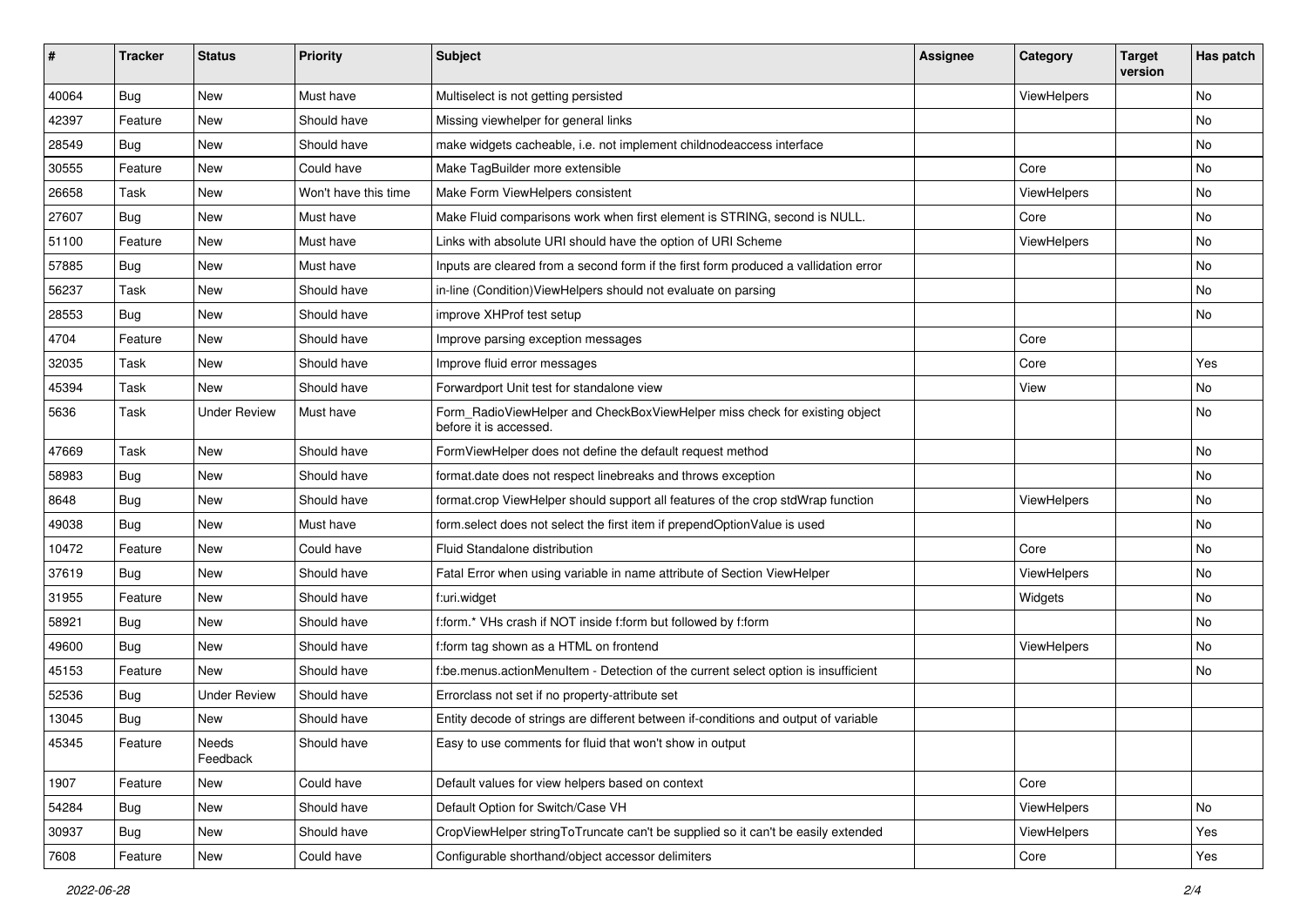| #     | <b>Tracker</b> | <b>Status</b>       | <b>Priority</b>      | <b>Subject</b>                                                                                              | <b>Assignee</b>        | Category           | <b>Target</b><br>version | Has patch |
|-------|----------------|---------------------|----------------------|-------------------------------------------------------------------------------------------------------------|------------------------|--------------------|--------------------------|-----------|
| 26664 | Task           | <b>New</b>          | Won't have this time | Clean up Form ViewHelpers                                                                                   |                        | <b>ViewHelpers</b> |                          | <b>No</b> |
| 38130 | Feature        | New                 | Should have          | Checkboxes and multiple select fields should have an assignable default value                               |                        |                    |                          | <b>No</b> |
| 60181 | Feature        | New                 | Could have           | Caching mechanism for Fluid Views/Templates                                                                 |                        | View               |                          | No        |
| 3291  | Feature        | Needs<br>Feedback   | Should have          | Cacheable viewhelpers                                                                                       |                        |                    |                          | No        |
| 9950  | Task           | New                 | Should have          | Binding to nested arrays impossible for form-elements                                                       |                        | <b>ViewHelpers</b> |                          |           |
| 46545 | Feature        | New                 | Should have          | Better support for arrays in options of SelectViewHelper                                                    |                        |                    |                          | <b>No</b> |
| 48355 | Feature        | New                 | Could have           | Assign output of viewhelper to template variable for further processing.                                    |                        |                    |                          |           |
| 36410 | Feature        | New                 | Should have          | Allow templates to send arguments back to layout                                                            |                        | <b>ViewHelpers</b> |                          | <b>No</b> |
| 40081 | Feature        | <b>New</b>          | Should have          | Allow assigned variables as keys in arrays                                                                  |                        |                    |                          | No        |
| 60003 | Feature        | <b>New</b>          | Should have          | Add required-Attribute to f:form.password                                                                   |                        | ViewHelpers        |                          | No        |
| 46257 | Feature        | <b>Under Review</b> | Should have          | Add escape sequence support for Fluid                                                                       |                        | Core               |                          | No        |
| 28552 | Bug            | <b>New</b>          | Should have          | (v5) write ViewHelper test for compiled run; adjust functional test to do two passes<br>(uncached & cached) |                        |                    |                          | <b>No</b> |
| 28550 | Bug            | New                 | Should have          | (v4) make widgets cacheable, i.e. not implement childnodeaccess interface                                   |                        |                    |                          | <b>No</b> |
| 28554 | Bug            | New                 | Should have          | (v4) implement feature flag to disable caching                                                              |                        |                    |                          | <b>No</b> |
| 54195 | Task           | New                 | Should have          | Rename and move FormViewHelper's errorClass value, currently 'f3-form-error'                                | Adrian Föder           | ViewHelpers        |                          | <b>No</b> |
| 51239 | Bug            | <b>Under Review</b> | Must have            | AbstractViewHelper use incorrect method signature for "\$this->systemLogger->log()"                         | Adrian Föder           | Core               |                          | Yes       |
| 53806 | <b>Bug</b>     | <b>Under Review</b> | Should have          | Paginate widget maximumNumberOfLinks rendering wrong number of links                                        | Bastian<br>Waidelich   | Widgets            |                          | No        |
| 59057 | Bug            | <b>Under Review</b> | Must have            | Hidden empty value fields shoud be disabled when related field is disabled                                  | Bastian<br>Waidelich   | <b>ViewHelpers</b> |                          | <b>No</b> |
| 58862 | <b>Bug</b>     | Needs<br>Feedback   | Should have          | FormViewHelper doesn't accept NULL as value for \$arguments                                                 | Bastian<br>Waidelich   | ViewHelpers        |                          | Yes       |
| 33628 | Bug            | Needs<br>Feedback   | Must have            | Multicheckboxes (multiselect) for Collections don't work                                                    | Christian Müller       | ViewHelpers        |                          | <b>No</b> |
| 55008 | Bug            | <b>Under Review</b> | Should have          | Interceptors should be used in Partials                                                                     | Christian Müller       |                    |                          | <b>No</b> |
| 3725  | Feature        | New                 | Could have           | <b>CSS Engine</b>                                                                                           | Christian Müller       | <b>ViewHelpers</b> |                          | <b>No</b> |
| 37095 | Feature        | <b>New</b>          | Should have          | It should be possible to set a different template on a Fluid TemplateView inside an<br>action               | Christopher<br>Hlubek  |                    |                          | <b>No</b> |
| 8491  | Task           | Needs<br>Feedback   | Should have          | link.action and uri.action differ in absolute argument                                                      | Karsten<br>Dambekalns  | ViewHelpers        |                          | No        |
| 52640 | Feature        | Under Review        | Should have          | Create an UnlessViewHelper as opposite to the IfViewHelper                                                  | Marc Neuhaus           |                    |                          | <b>No</b> |
| 33551 | Bug            | <b>New</b>          | Must have            | View helper values break out of a partial scope                                                             | Sebastian<br>Kurfuerst | Core               |                          | <b>No</b> |